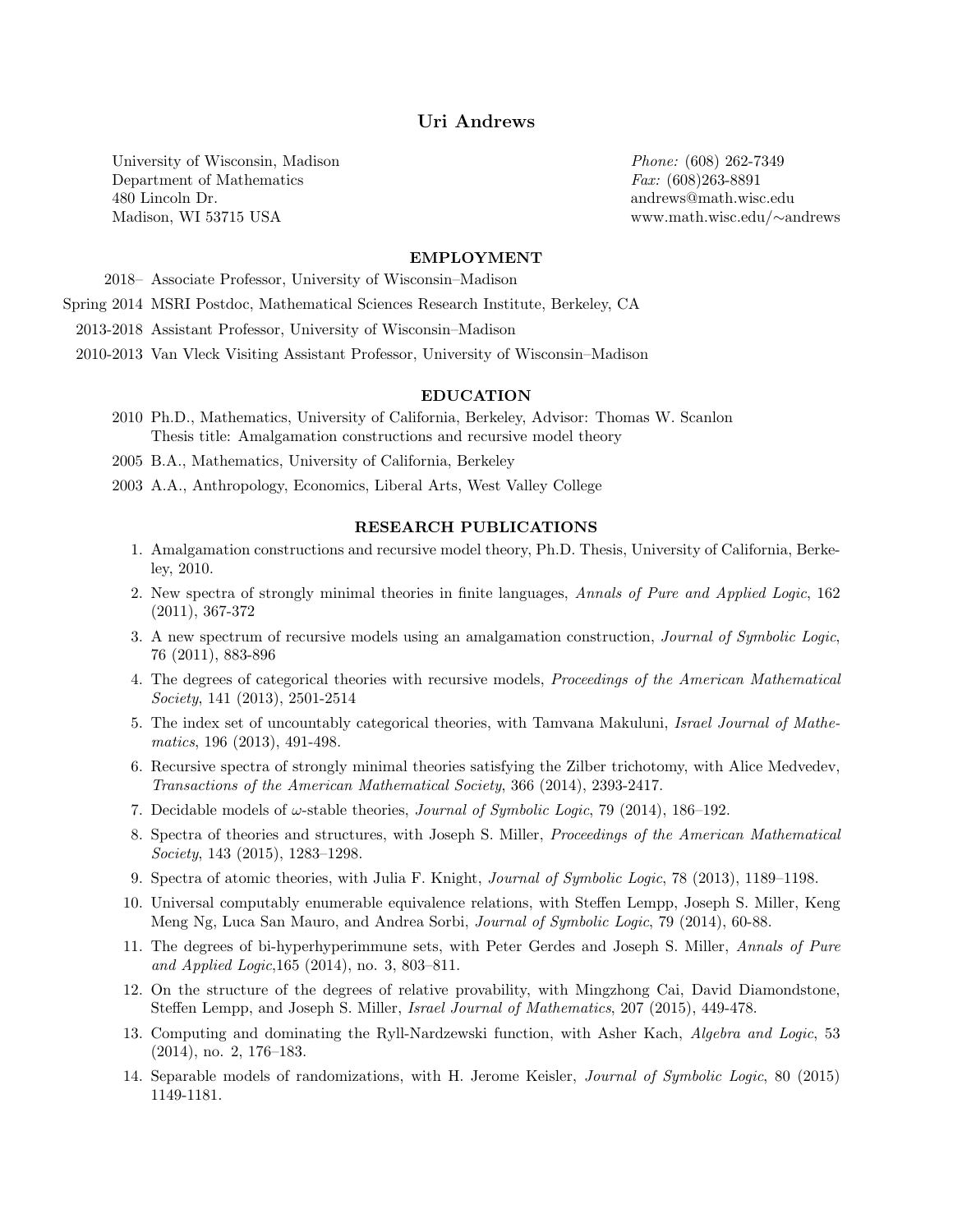- 15. Spectra of Recursive Models of Disintegrated Strongly Minimal Theories, Lobachevskii Journal of Mathematics, 2014, Volume 35, Issue 4, 287-291.
- 16. Definable closure in randomizations, with Isaac Goldbring and H. Jerome Keisler, Annals of Pure and Applied Logic, Volume 166, Issue 3, 2015, 325-341.
- 17. A local characterization of VC-minimality, with Vincent Guingona, *Proceedings of the American Math*ematical Society, 144 (2016), 2241-2256.
- 18. The complements of lower cones of degrees and the degree spectra of structures, with Mingzhong Cai, Iskander Sh. Kalimullin, Steffen Lempp, Joseph S. Miller, and Antonio Montalbán, Journal of Symbolic Logic, 81 (2016), 997–1006
- 19. Asymptotic density, computable traceability, and 1-randomness, with Mingzhong Cai, David Diamondstone, Carl Jockusch, and Steffen Lempp, Fundamenta Mathematicae, 234 (2016), 41–53
- 20. Theory spectra and classes of theories, with Mingzhong Cai, David Diamondstone, Steffen Lempp, and Joseph S. Miller, Transactions of the American Mathematical Society, 369 (2017), 6493-6510
- 21. Comparing classes of finite sums, with Dmitriy Dushenin, Cameron Hill, Julia Knight, and Alexander Melnikov, Algebra and Logic, Vol. 54, No. 6, January, 2016, 489–501.
- 22. Strongly minimal theories with recursive models, with Julia F. Knight, Journal of the European Mathematics Society, 20 (2018), 1561-1594
- 23. The complexity of index sets of computably enumerable equivalence relations, with Andrea Sorbi, Journal of Symbolic Logic, 81 (2016), 1375–1395
- 24. Nondensity of double bubbles in the d.c.e. degrees, with Rutger Kuyper, Steffen Lempp, Mariya I. Soskova, and Mars M. Yamaleev, A chapter in the book Computability and Complexity, in the Lecture Notes in Computer Science series, 547–562
- 25. A survey on universal computably enumerable equivalence relations, with Serikzhan Badaev and Andrea Sorbi, A chapter in the book Computability and Complexity, in the Lecture Notes in Computer Science series, 418–451
- 26. On cototality and the skip operator in the enumeration degrees, with Hristo A. Ganchev, Rutger Kuyper, Steffen Lempp, Joseph S. Miller, Alexandra A. Soskova, and Mariya I. Soskova, Transactions of the American Mathematical Society, 372 (2019), no. 3, 16311670.
- 27. Jumps of computably enumerable equivalence relations, with Andrea Sorbi, Annals of Pure and Applied Logic, 169 (2018), 243–259
- 28. Independence in Randomizations, with Isaac Goldbring and H. Jerome Keisler, Journal of Mathematical Logic, Vol. 19, No. 01, (2019)
- 29. Hindman's theorem and idempotent types, with Isaac Goldbring, Semigroup Forum, Volume 97, 471-47.
- 30. Definable sets containing productsets in expansions of groups, with Gabriel Conant and Isaac Goldbring, Journal of Group Theory, Volume 22 (2019), 63-82.
- 31. Characterizing the continuous degrees, with Gregory Igusa, Joseph S. Miller, and Mariya I. Soskova, Israel Journal of Mathematics, to appear (17 pages)
- 32. Scattered sentences have few separable randomizations, with Isaac Goldbring, Sherwood Hachtman, H. Jerome Keisler, and David Marker, Archive for Mathematical Logic, to appear.
- 33. Jumps of computably enumerable equivalence relations, with Andrea Sorbi, Annals of Pure and Applied Logic, 169 (2018), 243–259
- 34. Joins and meets in the structure of ceers, with Andrea Sorbi, Computability, to appear.
- 35. On Isomorphism Classes of Computably Enumerable Equivalence Relations, with Serikzhan Badaev, Journal of Symbolic Logic, to appear.
- 36. Effective inseparability, lattices, and pre-ordering relations, with Andrea Sorbi, Reviews of Symbolic Logic, to appear.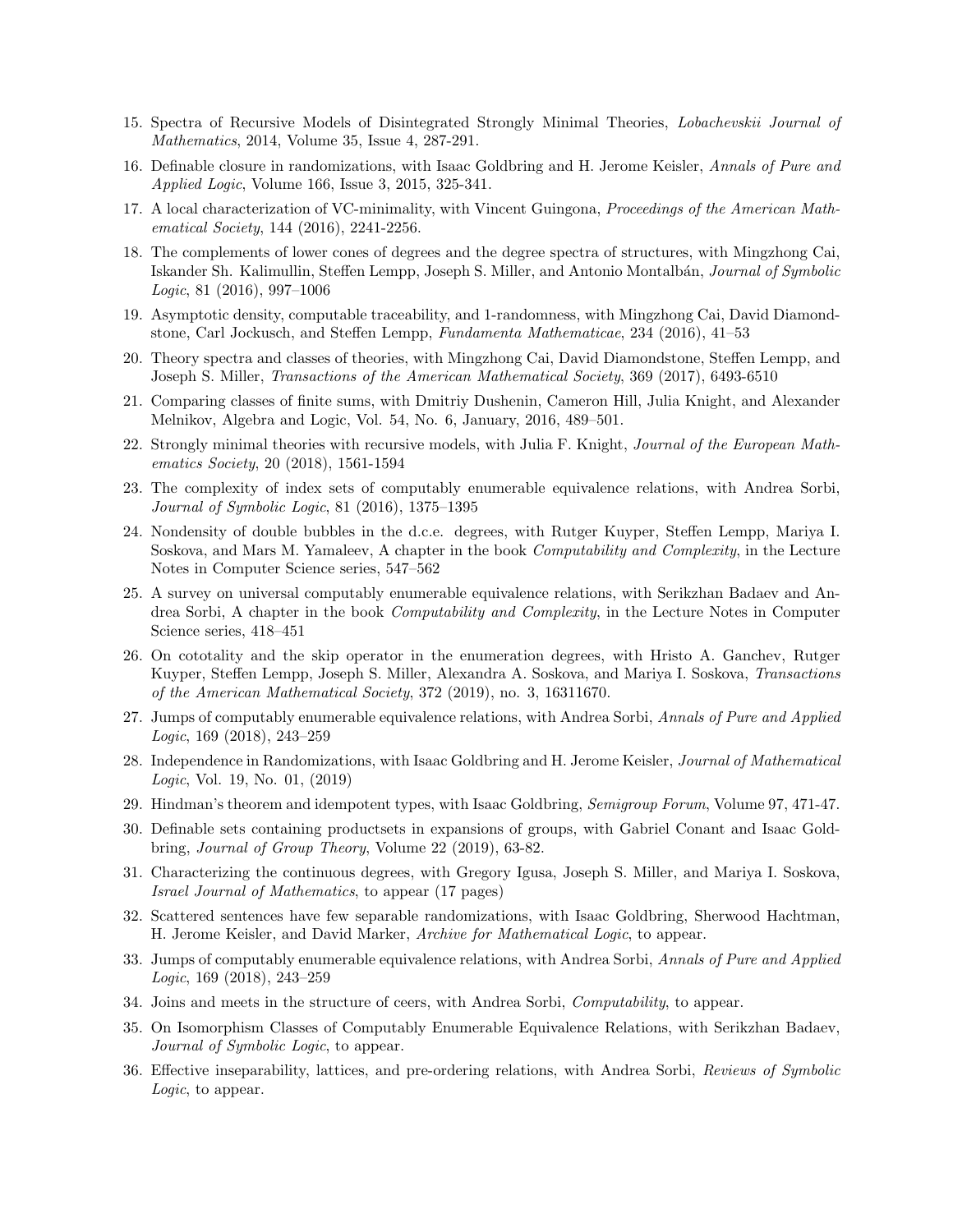- 37. Trial and error mathematics: dialectical systems and completions of theories, with Jacopo Amidei, Duccio Pianigiani, Luca San Mauro, and Andrea Sorbi, Journal of Logic and Computation, 29 (2019), no. 1, 157184.
- 38. Limit computations and ultrafilters on  $\omega$ , with Mingzhong Cai, David Diamondstone, and Noah Schweber, Computability, to appear. (15 pages)
- 39. Spectra of computable models of strongly minimal disintegrated theories in languages of bounded arity, with Steffen Lempp, submitted. (38 pages)
- 40. VC-minimality: examples and observations, with Sarah Cotter Blanset, James Freitag, and Alice Medvedev, submitted. (15 pages)
- 41. Algebraic independence relations in randomizations, with Isaac Goldbring and H. Jerome Keisler, submitted. (20 pages)
- 42. The theory of ceers computes true arithmetic, with Noah Schweber and Andrea Sorbi, submitted (23 pages)
- 43. Self-Fullness for ceers, with Noah Schweber and Andrea Sorbi, submitted (16 pages)
- 44. Building models of strongly minimal theories, with Steffen Lempp and Noah Schweber, submitted (23 pages)
- 45.  $[0, n] \cup \{\omega\}$  is a spectrum of a non-disintegrated flat strongly minimal model complete theory in a language with finite signature, with Omer Mermelstein, submitted

# HONORS AND AWARDS

- 2019-2020 Fall Research Competition, UW–Madison
- 2017-2019 Educational Innovation Small Grant for redeveloping Math 171 and 217.
- 2016-2020 National Science Foundation Grant DMS-1600228

2016 Honored Instructor Award from the University of Wisconsin Residence Halls

2015-2017 Co-PI on Science Comittee of the Republic of Kazakhstan Grant GF-4/3952

2013 Honored Instructor Award from the University of Wisconsin Residence Halls

- 2013 Awarded the title of National Master by the US Chess Federation
- 2012-2015 National Science Foundation Grant DMS-1201338

2012 Oberwolfach Leibniz gradutate student grant

2011 ASL Sacks Prize, for most outstanding doctoral dissertation in Logic worldwide in 2010

2011-2013 AMS Simons Travel Grant

2011 Honored Instructor Award from the University of Wisconsin Residence Halls

Summer 2008 MATHLOGAPS Fellowship (funded by the European Union)

2005 Dorothea Klumpke Roberts Prize for Undergraduate Scholarship

# POSTDOCTORAL ADVISING

Omer Mermelstein (2018-2021) Noah Schweber (2016-2019 as NSF postdoctoral fellow)

## GRADUATE STUDENT ADVISING

Meng-Che Ho, UW-Madison, model theory and group theory (graduated 2017, currently a postdoc at Purdue University)

Tamvana Makuluni, UW-Madison, model theory (graduated 2018)

James Hanson, UW-Madison, model theory (expected graduation 2021)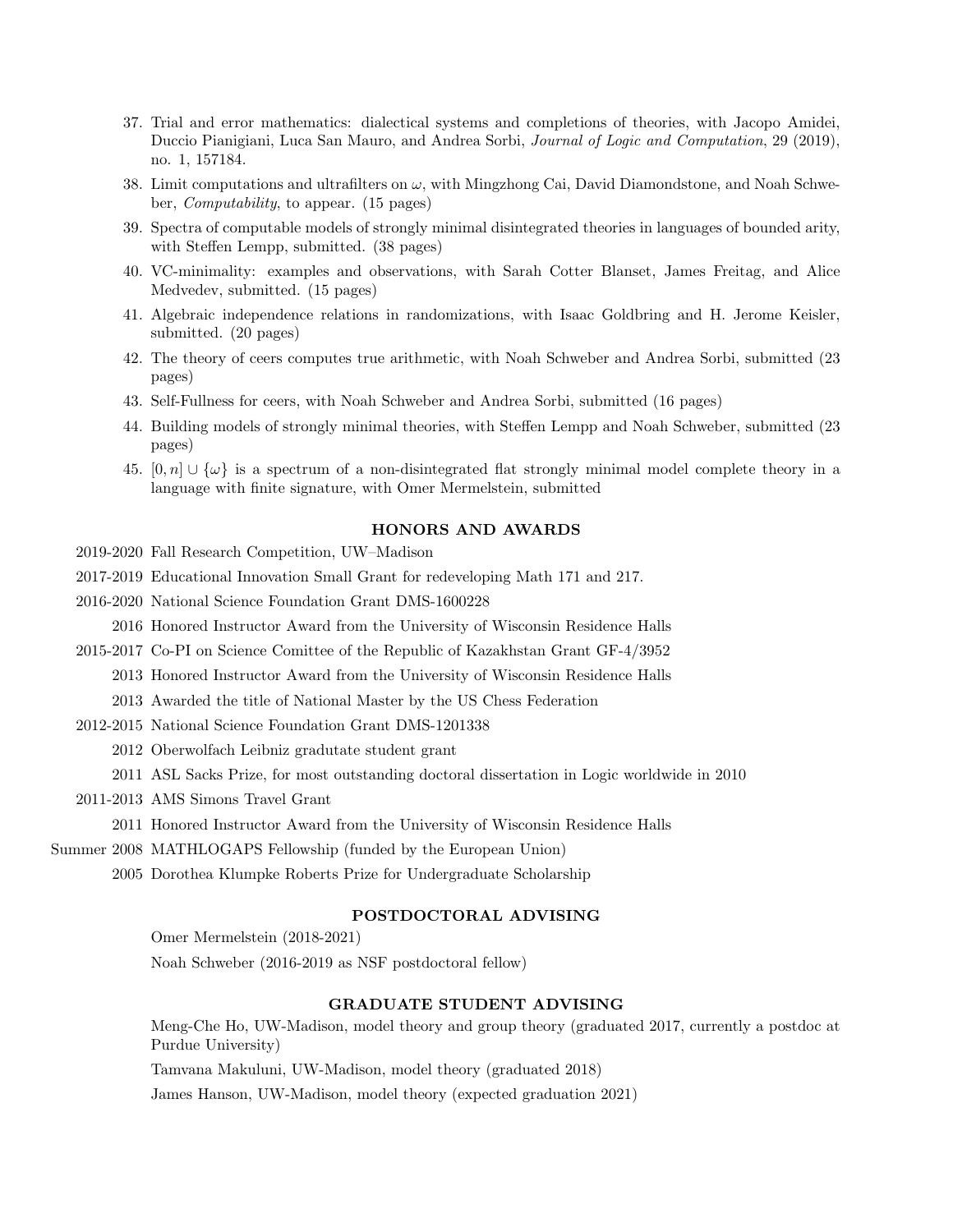#### UNDERGRADUATE THESIS ADVISING

2015-2016 Rebecca Eastham, University of Wisconsin, Madison, Undergraduate thesis on combinatorics and logic. 2013-2014 Eric Katzelnick, University of Wisconsin, Madison, Undergraduate thesis on model theory of modules

## SERVICE

September 2019 Organizing special session in Model theory at AMS central sectional meeting.

2018-2019 Educational Innovation Small Grant to overhaul the math 171 and 217 Calculus with "just in time" precalculus series.

2016 Course development for the new course Math 570, Introduction to Set Theory.

October 2015 Co-organizer of special session on Model Theory for ASL sectional meeting, Chicago, IL

April 2015 Co-organizer of special session on Recursion Theory for annual ASL meeting, Urbana, IL

- August 2013 Co-organizer (with Julia Knight and M. Chris Laskowski) of AIM Conference: Computable Stability Theory
	- 2012 Organizing committee for ASL Annual Meeting in Madison, WI
	- Since 2011 Regular speaker at the Madison Math Circle
	- 2011-2012 Putnam club coach at the University of Wisconsin, Madison (2011 team ranking 39, up from 93 in the previous year)
		- 2011 Developed curricular materials for the Calculus with Algebra and Trigonometry series at the University of Wisconsin, Madison
	- Since 2010 Co-organizer of the semesterly Midwest Model Theory Day Conference, University of Illinois, Chicago

### INVITED TALKS

- 1/2018 On building models of Solovay theories, Oberwolfach, Germany
- 8/2016 Tutorial series of 3 lectures: "Computable Model Theory" at the Logic Colloquium, ASL European Summer Meeting, Leeds, UK
- 6/2016 Spectra of recursive models of trichotomous strongly minimal theories, Workshop in Computability Theory, Ghent, Belgium
- 1/2016 Connections Between Computation and Geometry, Computability Complexity and Randomness Workshop, Honolulu, HI
- 6/2015 Tutorial series on computability theory for Vaught's conjecture, Vaught's conjecture workshop, Berkeley, CA
- 6/2014 Spectra of recursive models of disintegrated strongly minimal theories, Algebra and Mathematical Logic: Theory and Applications, Kazan, Russia
- 5/2014 Computable Stability Theory: A tutorial series, Algebra and Mathematical Logic: Theory and Applications, Kazan, Russia
- 3/2014 Relative recursiveness of models of strongly minimal theories, MSRI program in model theory, arithmetic geometry and number theory, Berkeley, CA
- 11/2013 Relative recursiveness of models of strongly minimal theories, Banff workshop on Computable Model Theory, Banff, Alberta, Canada
- 9/2013 A hop, skip, and a jump through the degrees of relative provability, Mathematics Department Colloquium, University of Wisconsin, Madison
- 8/2013 Introductory talk for workshop in Computable Stability Theory, AIM conference on Computable Stability Theory, Palo Alto, CA
- 5/2013 Relative computability of models of strongly minimal theories, Buenos Aires semester in Computability, Complexity and Randomness, Buenos Aires, Argentina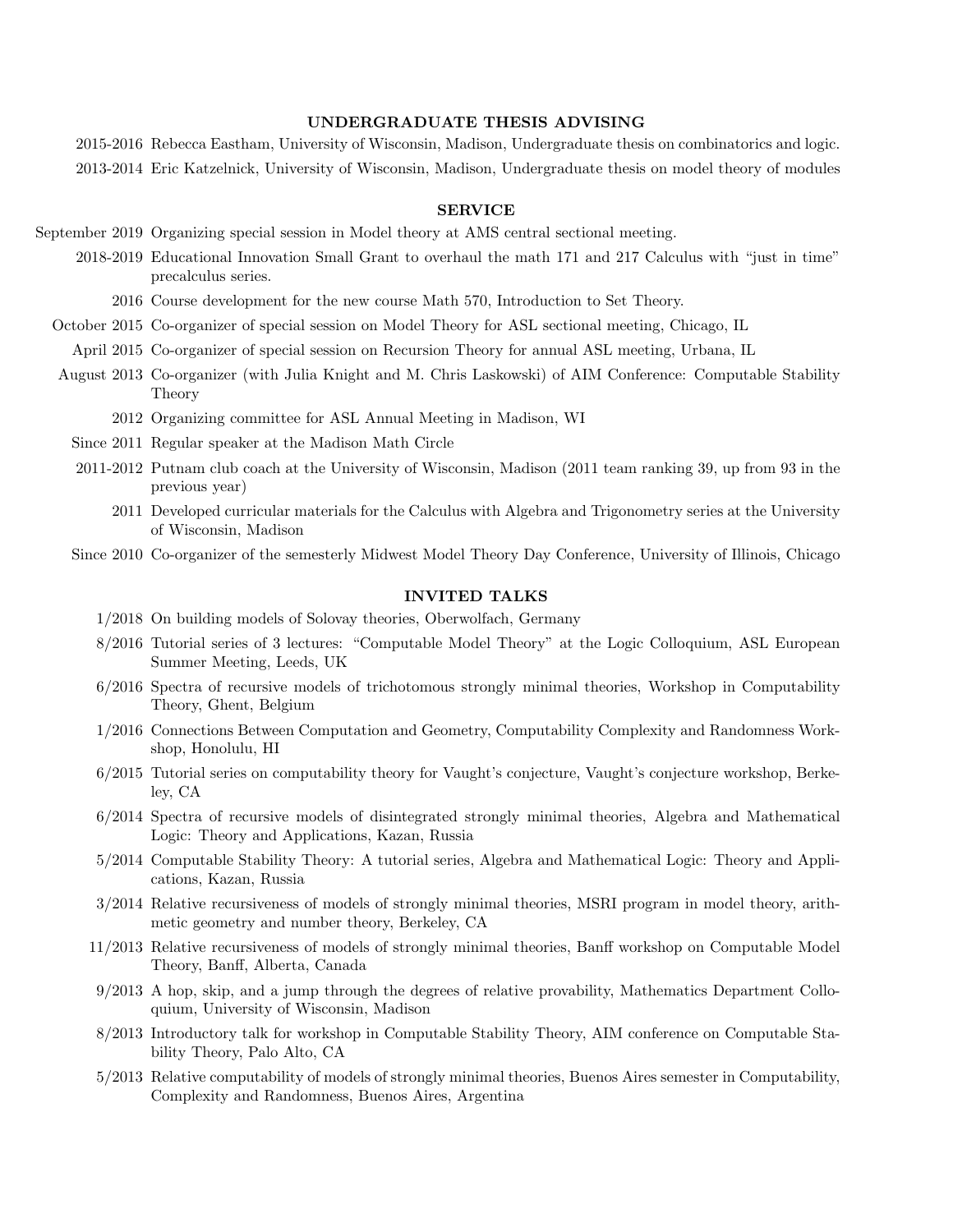- 5/2013 Spectra of theories, North American Annual ASL Meeting, Plenary Speaker, Waterloo, Ontario, Canada
- 4/2013 Recursively presenting models of Solovay theories, AMS Sectional Meeting, Ames, Iowa
- 4/2013 A hands on approach to definability in randomizations, Midwest Model Theory Day, Chicago, IL
- 1/2013 Recursive spectra of strongly minimal theories satisfying the Zilber trichotomy, Joint Math Meetings, San Diego, CA
- 7/2012 Contributions to Two Questions of Goncharov, Workshop on Computable Model Theory, Novosibirsk, Russia
- 7/2012 Randomizations of Theories with Countably Many Countable Models, Novosibirsk Model Theory Seminar, Novosibirsk, Russia
- 6/2012 Universal Computably Enumerable Equivalence Relations, 15th Latin American Symposium on Mathematical Logic, Bogotá, Colombia
- 5/2012 Amalgamation Constructions Coding the Arithmetical Hierarchy, Workshop on Definability in Computable Structures, University of Chicago, Chicago, IL
- 5/2012 Recursive Spectra of Strongly Minimal Theories Satisfying the Zilber Trichotomy, Conference on Definability in Computable Structures, University of Chicago, Chicago, IL
- 2/2012 Amalgamation Constructions and Recursive Model Theory, Computability Theory Meeting, Oberwolfach, Germany
- 1/2012 Amalgamation Constructions and the Degrees of Categorical Theories with Recursive Models, UCLA Logic Colloquium
- 12/2011 Computable Stability Theory, Asian Logic Colloquium, Wellington, New Zealand
- 11/2011 Computable Stability Theory, Marquette University Colloquium, Milwaukee, WI
- 8/2011 Computability of the Model Theory of Groups, Geometric Group Theory and Logic, Chicago, IL
- $5/2011$  Decidable Models of  $\omega$ -stable Theories, Midwest Model Theory Weekend Conference, Columbus, OH
- 3/2011 Computable Stability Theory, Special Session on Model Theory, 2011 ASL Annual Meeting, Berkeley, CA
- 2/2011 (Ah)madness, Midwest Computability Theory Conference, Chicago, IL
- 2/2011 (Ah)madness, 2011 VIG Conference Honoring Yiannis Moschovakis, UCLA
- 9/2010 Computable Stability Theory, Mathematics Department Colloquium, University of Wisconsin, Madison
- 10/2008 Amalgamation Constructions and Recursive Model Theory, Special Session on Computability Theory and Effective Algebra, AMS Sectional Meeting, Middletown, CT

# TEACHING

# University of Wisconsin, Madison (Instructor)

Fall 2019 Calculus With ALgebra and Trigonometry I

Spring 2019 Two lectures of Calculus II

Fall 2018 Introduction to Mathematical Logic (graduate course)

Spring 2017 Model Theory (graduate course)

Spring 2017 Calculus I

Fall 2016 Set Theory

Fall 2016 Continuous Model Theory (graduate course)

- Spring 2016 Model Theory (graduate course)
	- Fall 2015 Calculus With Algebra and Trigonometry I
- Spring 2015 Model Theory (graduate course)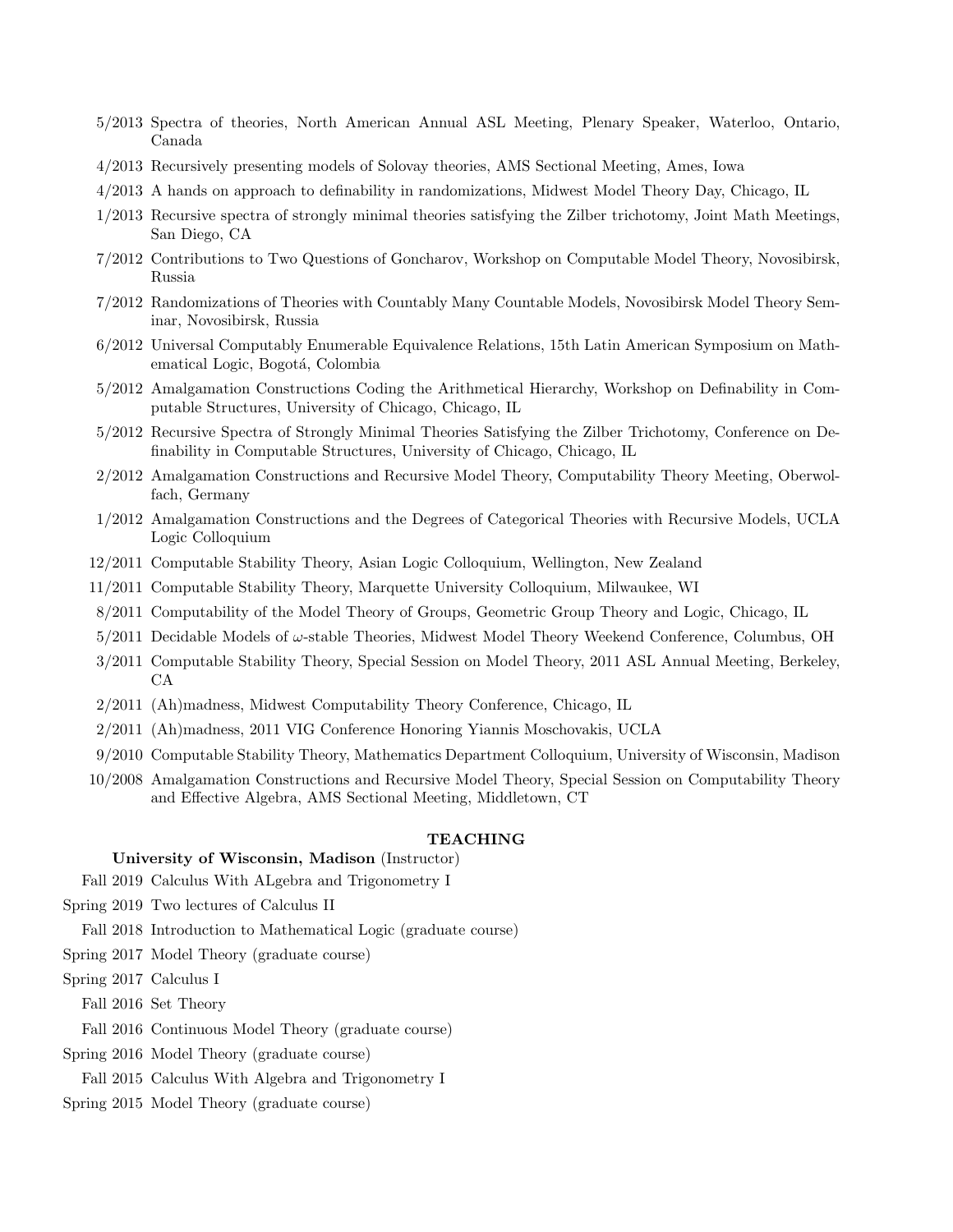Fall 2014 Models of Arithmetic (graduate course) Fall 2014 Introduction to Mathematical Logic (graduate course) Fall 2013 Recursion Theory (graduate course) Fall 2013 Mathematical Logic Spring 2013 Modern Algebra II Spring 2013 Analysis I Fall 2012 Applied Model Theory (graduate course) Fall 2012 Analysis I Spring 2012 Linear Algebra and Differential Equations Fall 2011 Introduction to Mathematical Logic (graduate course) Fall 2011 Model Theory and Algebraic Geometry (graduate course) Spring 2011 Model Theory (graduate course) Spring 2011 Calculus With Algebra and Trigonometry II Fall 2010 Computable and Classical Model Theory (graduate course) Fall 2010 Calculus With Algebra and Trigonometry I University of California, Berkeley (Instructor) Summer 2009 Number Theory Summer 2006 Analytic Geometry and Calculus 1 University of California, Berkeley (Teaching Assistant) Spring 2008 Recursion Theory (graduate course)

Fall 2007 Abstract Algebra Spring 2007 Analytic Geometry and Calculus 1 Fall 2006 Analytic Geometry and Calculus 2 Spring 2006 Linear Algebra Fall 2005 Calculus

Stanford EPGY Summer Institutes (Summer program for gifted high-school students) Summer 2005 Mentored, taught courses, tutored, and supervised small group projects.

# WORKSHOPS ATTENDED BY INVITATION

2018 Computability Theory, Oberwolfach, Germany

2017 Computability Theory, Dagstuhl, Germany (not attended)

2016 Computability Complexity and Randomness, Honolulu, HI

2015 Neostability Theory Workshop, Banff International Research Station, Oaxaca, Mexico

2014 Algebra and Mathematical Logic: Theory and Applications, Kazan, Russia

2014 MSRI Postdoc at Model Theory, Arithmetic Geometry and Number Theory workshop, Berkeley CA

2013 Banff workshop on Computable Model Theory, Banff, Alberta, Canada

2013 AIM workshop on Computable Stability Theory, Palo Alto, CA

2013 Buenos Aires Semester in Computability, Complexity and Randomness, Buenos Aires, Argentina

2012 Computable Model Theory, Novosibirsk State University, Novosibirsk, Russia